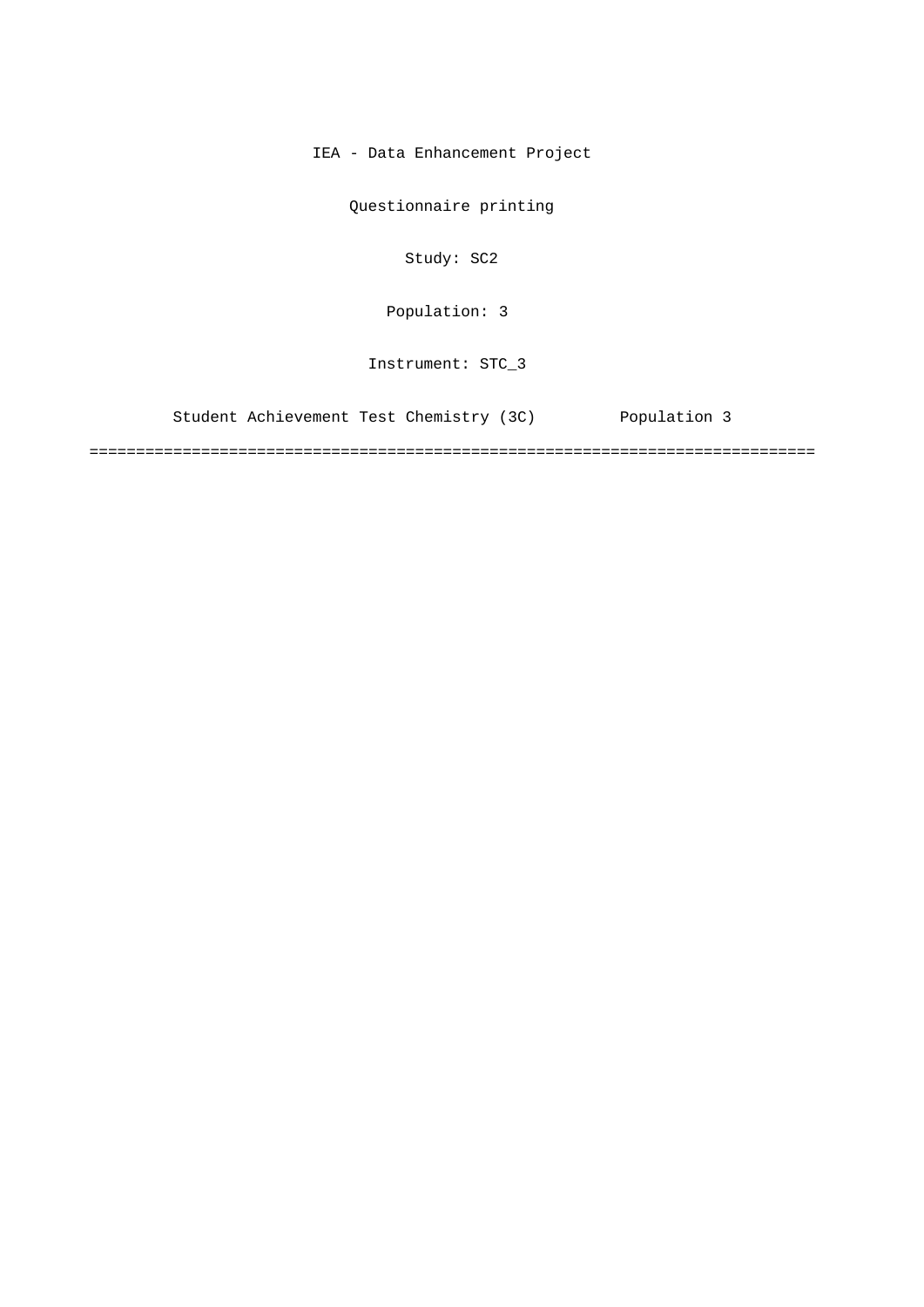| 1            |                       | The solubility of a solid in water may be expressed as the number of<br>grams of solid that can dissolve in 100 cm3 of water. Which one of<br>the following does the solubility depend on?                                                                                                                                                                                         |
|--------------|-----------------------|------------------------------------------------------------------------------------------------------------------------------------------------------------------------------------------------------------------------------------------------------------------------------------------------------------------------------------------------------------------------------------|
|              | Α<br>B<br>C<br>D<br>Е | the volume of water used<br>the temperature of the water<br>the density of the solid<br>the mass of the solid used<br>the size of the particles of the solid                                                                                                                                                                                                                       |
| P3C01        |                       |                                                                                                                                                                                                                                                                                                                                                                                    |
| 2            |                       | The graph shows the solubility of<br>two substances X and Y. A sample<br>of 150 g of X and 75 g of Y is<br>placed in a beaker containing 100 cm3<br>of water. Assume that the placing<br>[ Picture ]<br>of the two substances together has<br>no effect on how either dissolves.<br>The mixture is filtered at 60 øC.<br>What would the residue on the<br>filter paper consist of? |
|              | Α<br>B<br>C<br>D<br>Е | 95 g of X and 15 g of Y<br>55 g of X and 75 g of Y<br>95 g of X<br>75 g of Y<br>55 g of X                                                                                                                                                                                                                                                                                          |
| <b>P3C02</b> |                       |                                                                                                                                                                                                                                                                                                                                                                                    |
| 3            |                       | Which one of the following formulae represents a substance which you<br>would *not* expect to exist?                                                                                                                                                                                                                                                                               |
|              | Α                     | NaH                                                                                                                                                                                                                                                                                                                                                                                |
|              | $\, {\bf B}$          | H S<br>$\mathbf{2}$                                                                                                                                                                                                                                                                                                                                                                |
|              | $\mathsf{C}$          | SiO<br>2                                                                                                                                                                                                                                                                                                                                                                           |
|              | D                     | AlCl<br>$\overline{2}$                                                                                                                                                                                                                                                                                                                                                             |
|              | Е                     | O<br>3                                                                                                                                                                                                                                                                                                                                                                             |
| <b>P3C03</b> |                       |                                                                                                                                                                                                                                                                                                                                                                                    |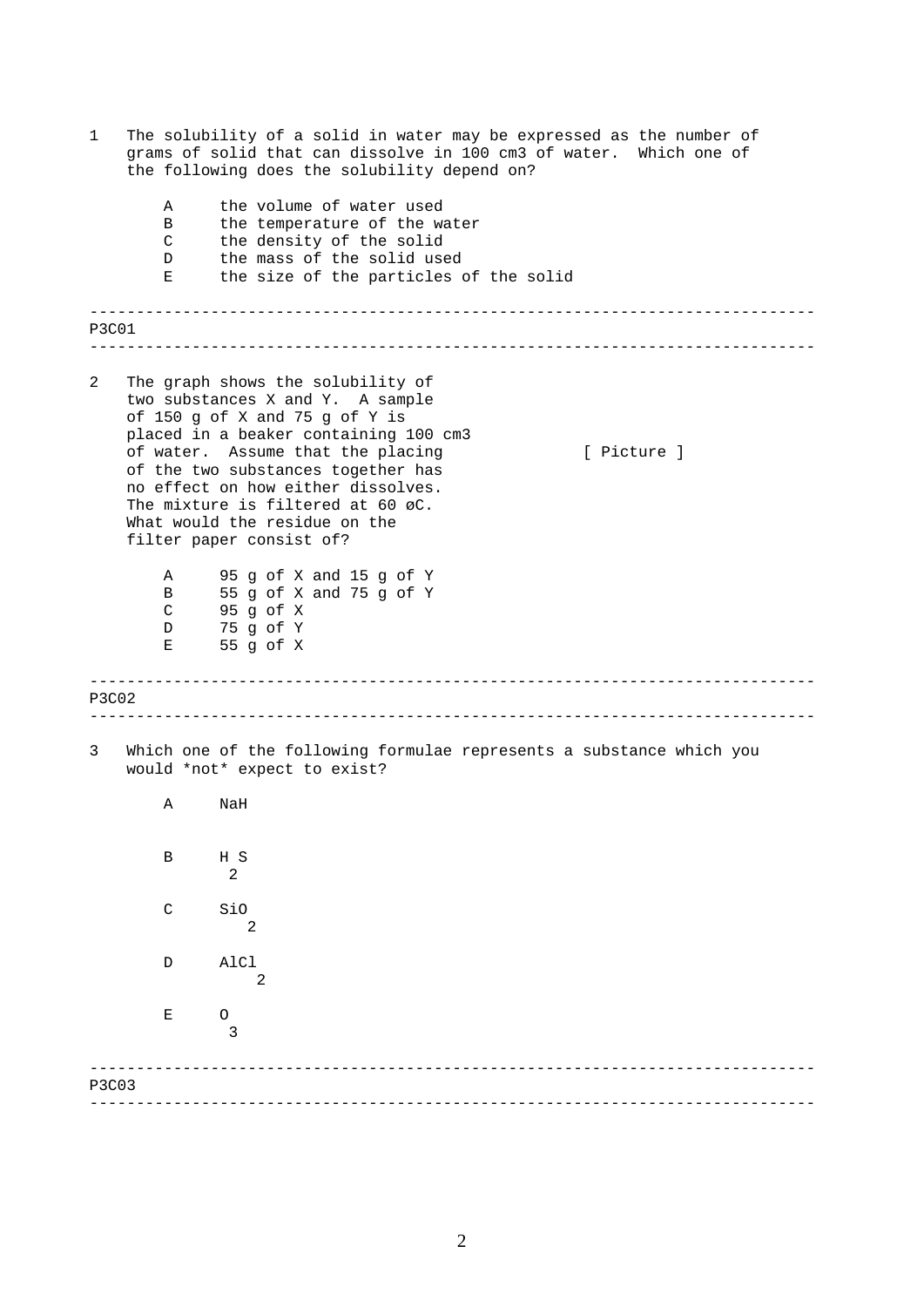<span id="page-2-0"></span>4 The following apparatus is set out on the laboratory bench: two vacuum (thermos) flasks, two thermometers, two measuring cylinders, a beaker containing 1 M (mol.dm-3) sodium hydroxide solution and a beaker containing 1 M hydrochloric acid.

Which one of the following procedures would give data from which you could most accurately obtain a value for the heat evolved in the neutralizatlon of one mole of sodium hydroxide with hydrochloric acid?

- A Take the temperatures of the acid and alkali in their respective beakers, mix them in a vacuum flask and record the rise in temperature produced.
- B Mix the acid and alkali in one vacuum flask, record the temperature, transfer the contents to the second flask and record any change in temperature.
- C Allow all the acid and half the volume of alkali to come to steady recorded temperatures in the respective vacuum flasks, mix them and record the temperature rise produced.
- D Allow equal volumes of acid and alkali to come to steady recorded temperatures in the respective vacuum flasks, mix them and record the temperature rise produced.
- E With a known volume of acid in the one vacuum flask record the temperature at regular intervals of time as alkali is added from the other flask.

| P3C04        |                                                                                                                  | _______________                                                            |  |  |  |  |
|--------------|------------------------------------------------------------------------------------------------------------------|----------------------------------------------------------------------------|--|--|--|--|
| 5            | During electrolysis, which of the following is produced by 1.0 faraday<br>of electricity (1.0 mol of electrons)? |                                                                            |  |  |  |  |
|              | $\mathbb A$                                                                                                      | 1.0 mol of H from H SO aqueous solution<br>$\frac{2}{4}$<br>$\mathfrak{D}$ |  |  |  |  |
|              | B                                                                                                                | 1.0 mol of 0 from H SO aqueous solution<br>2 4<br>$\mathcal{L}$            |  |  |  |  |
|              | C                                                                                                                | 1.0 mol of Cl from NaCl aqueous solution<br>2                              |  |  |  |  |
|              | D                                                                                                                | 1.0 mol of Cu atoms from CuSO aqueous solution<br>4                        |  |  |  |  |
|              | $\mathbf{E}$                                                                                                     | 1.0 mol of Ag atoms from AgNO aqueous solution<br>3                        |  |  |  |  |
| <b>P3C05</b> |                                                                                                                  |                                                                            |  |  |  |  |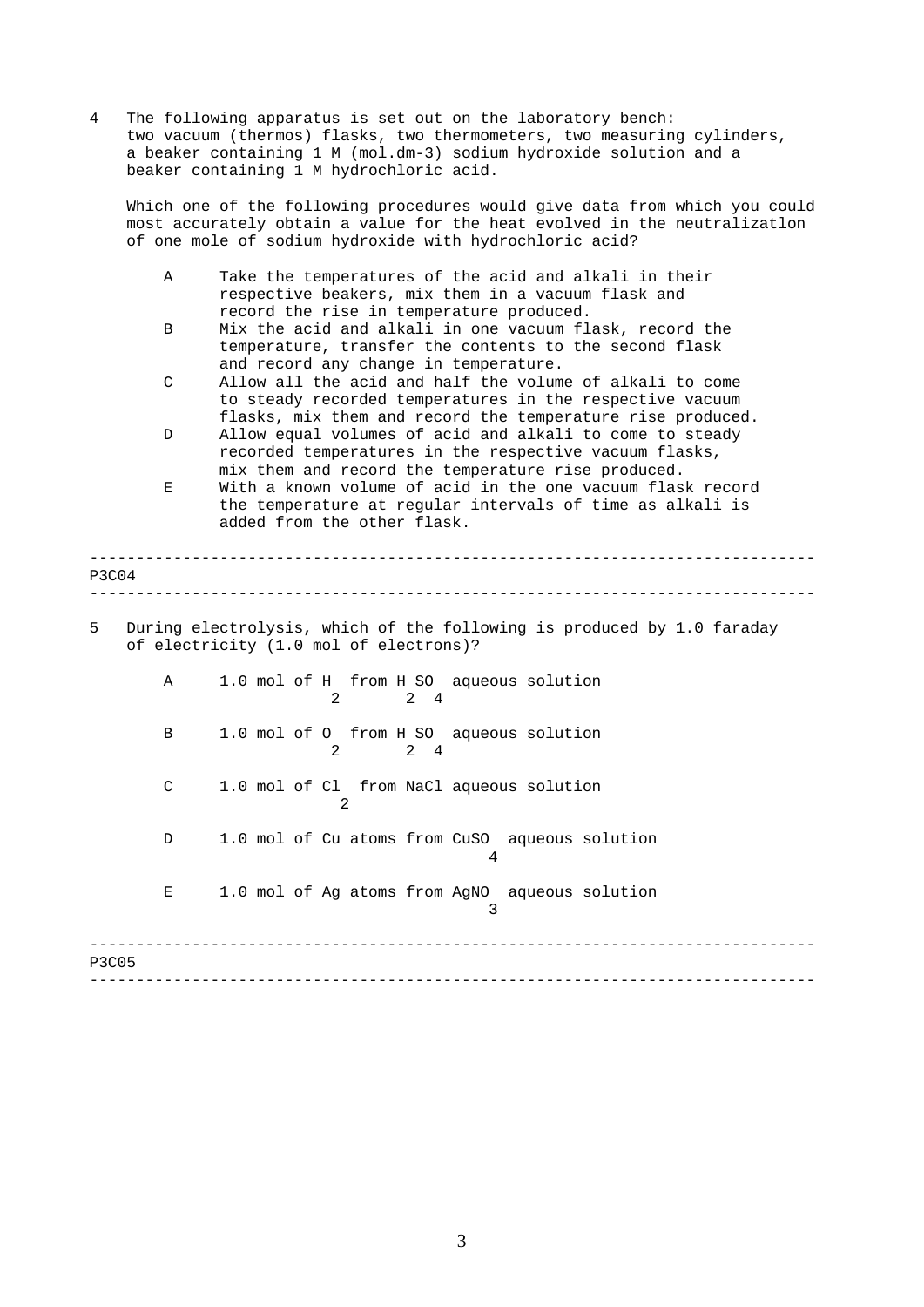------------------------------------------------------------------------------ ------------------------------------------------------------------------------ ------------------------------------------------------------------------------ ------------------------------------------------------------------------------ ------------------------------------------------------------------------------ ------------------------------------------------------------------------------ 6 Which of the following types of reaction is represented by the equation: CH CH(OH)NH-NH ---------> CH -C=H-N-NH + H O 3 2 3 2 2 A addition B polymerisation C rearrangement D substitution E elimination P3C06 7 Copper reacts with concentrated sulphuric acid as represented by the following equation: Cu + 2H SO ----> CuSO + SO + 2H O 2 4 2 2 2 Which one of the following statements about the reaction is true? A Copper is oxidized. B Sulphuric acid is oxidized. C Sulphuric acid is the reducing agent. D Copper is reduced. E Hydrogen is the reducing agent. P3C07 8 A solution of substance X is added to a solution of substance Y. No colour change is observed. Which of the following would provide evidence that a chemical reaction had taken place although there was no change in colour? A Any product is soluble in water. B The solutions of X and Y can be mixed in all proportions and still give the same result. C There is a rise of temperature when the two solutions are mixed. D The final liquid is shown to be neutral by using an indicator. E The experiment gives the same result when different concentrations of the two solutions are used. P3C08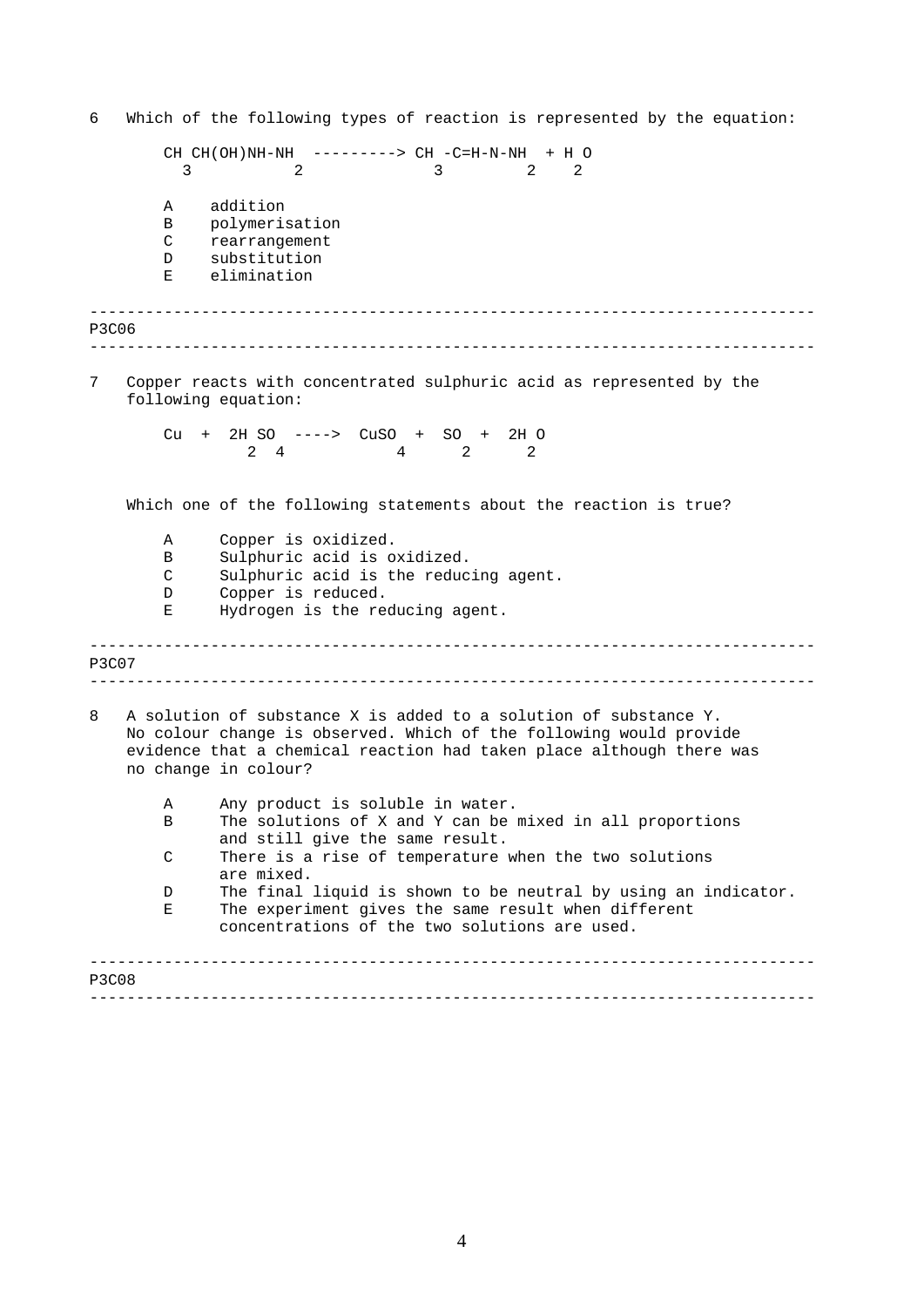------------------------------------------------------------------------------ ------------------------------------------------------------------------------ 9 A compound X has the formula C H O. On partial oxidation it changes to 3 8 C H O. From this information, which of the following is the most likely 3 6 description of X? A an aldehyde (alkanal) B a tertiary alcohol (alkanol) C an olefin (alkene) D a secondary alcahol (alkanol) E an ether P3C09

10 Copper strips K and L, silver strips M and N and platinum strips O and P, which are equal to each other in surface area and mass, are hung opposite each other in aqueous solutions of copper sulphate, silver nitrate and dilute sodium hydroxide respectively. They are connected in series as the figure shows, and a constant current of 0.5 A (amperes) is sent through for several minutes.

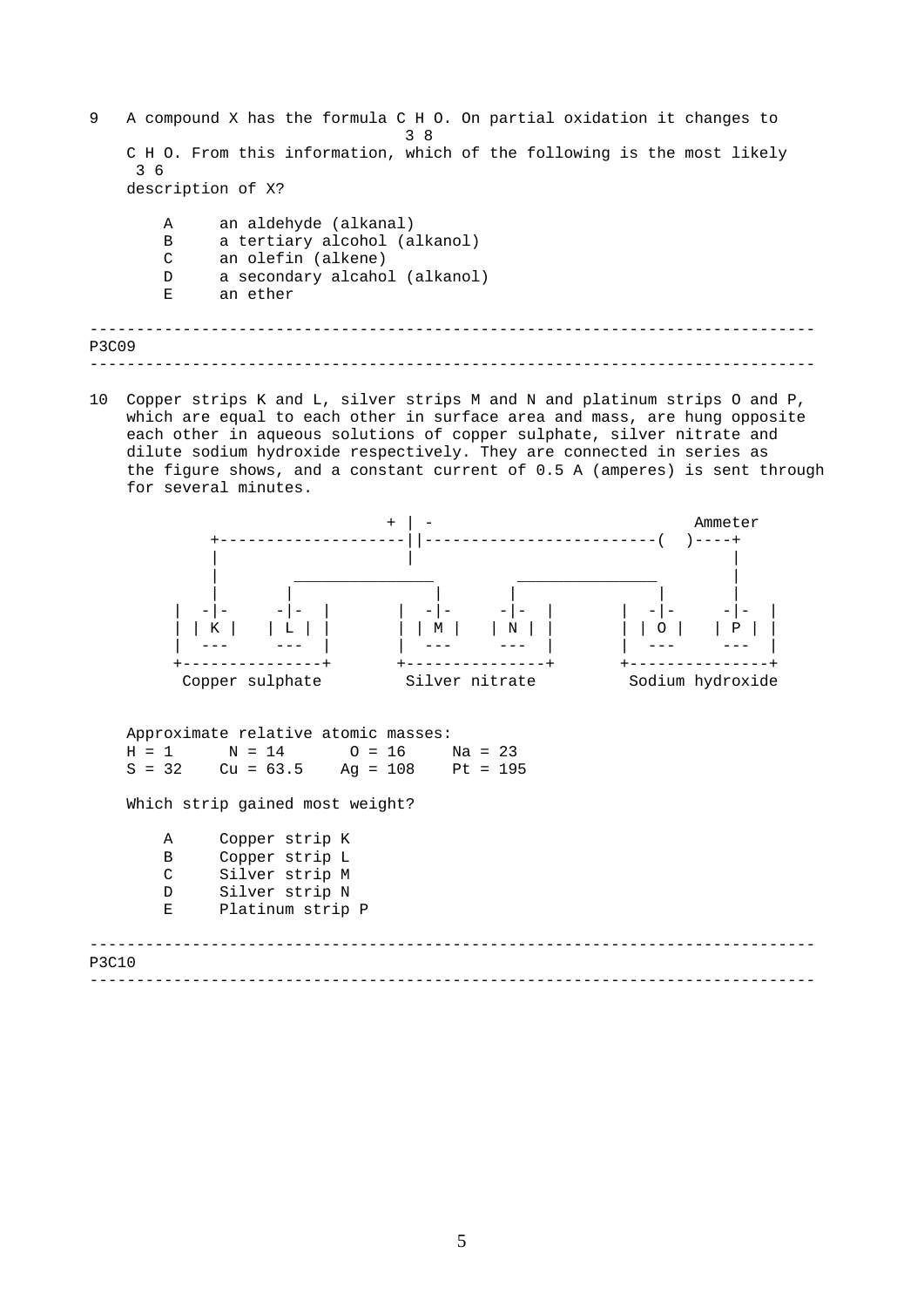| 11    |                | Which one of the following elements forms an oxide which turns red<br>litmus paper blue when added to water?                                                                                                              |
|-------|----------------|---------------------------------------------------------------------------------------------------------------------------------------------------------------------------------------------------------------------------|
|       | Α<br>B         | phosphorus<br>carbon                                                                                                                                                                                                      |
|       | C              | iron                                                                                                                                                                                                                      |
|       | D              | sulphur                                                                                                                                                                                                                   |
|       | Е              | calcium                                                                                                                                                                                                                   |
| P3C11 |                |                                                                                                                                                                                                                           |
| 12    |                | Which of the following represents the variation of the number of molecules<br>or atoms, n having energy E in sample of a gas at room temperature?<br>Е                                                                    |
|       |                | [ A to E are distributions of n against E ]<br>E.                                                                                                                                                                         |
| P3C12 |                |                                                                                                                                                                                                                           |
| 13    | excess oxygen? | What volume of carbon dioxide is produced by burning 3 g of carbon in                                                                                                                                                     |
|       | at STP.        | Assume that the gas volume is measured at STP (0 $\varnothing$ C, 1 atmosphere<br>pressure). The relative atomic mass of carbon is 12. The relative<br>atomic mass of oxygen is 16. One mole of any gas occupies 22.4 dm3 |
|       | Α              | $0.25$ dm3                                                                                                                                                                                                                |
|       | B              | $5.6$ dm $3$                                                                                                                                                                                                              |
|       | C              | $11.0 \, dm3$                                                                                                                                                                                                             |
|       | D.             | 44.8 dm3                                                                                                                                                                                                                  |
|       | Е              | 67.2 dm3                                                                                                                                                                                                                  |
| P3C13 |                |                                                                                                                                                                                                                           |
|       |                | ________________________________                                                                                                                                                                                          |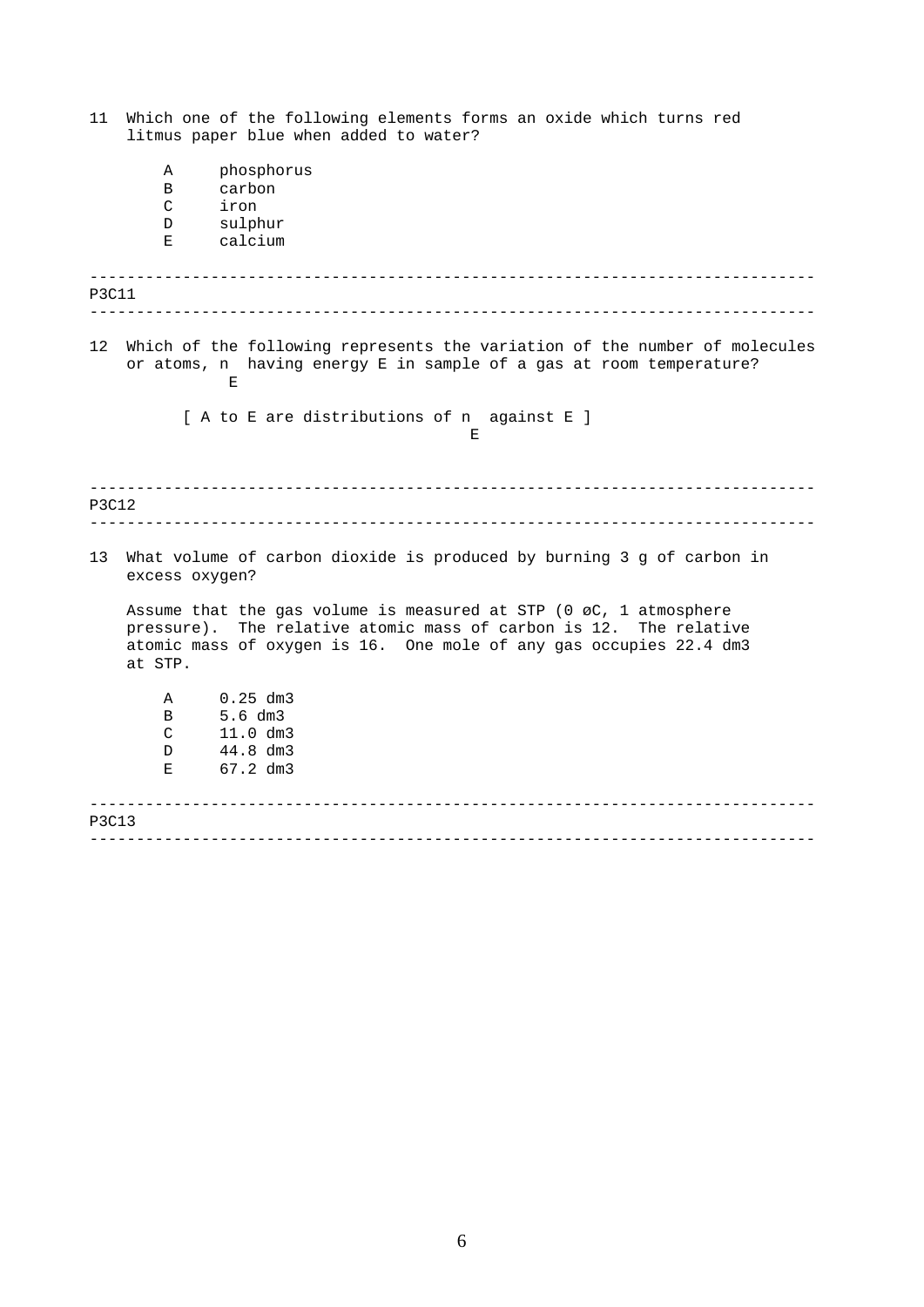14 One kind of stainless steel contains approximately 13 per cent chromium and 1 per cent nickel by mass; the rest is iron. Which of the following gives the closest approximation to the ratio of the number of chromium atoms to iron atoms in this stainless steel?

The relative atomic mass of chromium = 52. The relative atomic mass of iron = 56

------------------------------------------------------------------------------ ------------------------------------------------------------------------------ ------------------------------------------------------------------------------ ------------------------------------------------------------------------------ ------------------------------------------------------------------------------ ------------------------------------------------------------------------------ A 13 14 -- : -- 53 56 B 13 86  $- - : - -$ <br>52 56 56 C 13 86 --- : --- 108 108 D 13 87 -------- : --------- (100-52) (100-56) E 13 86 --- x 52 : --- x 56 100 100 P3C14 15 What is the minimum mass of sodium chloride (NaCl) that is needed to prepare 7.1 g of chlorine? The relative atomic mass of sodium = 23. The relative atomic mass of chlorine = 35.5. A 5.9 g B 7.1 g C 11.7 g D 12.7 g E 14.2 g P3C15 16 Which of the following elements, when combined with a transition metal, is most likely to cause the transition metal to be in its highest oxidation state? A iodine B sulphur C fluorine D phosphorus E hydrogen P3C16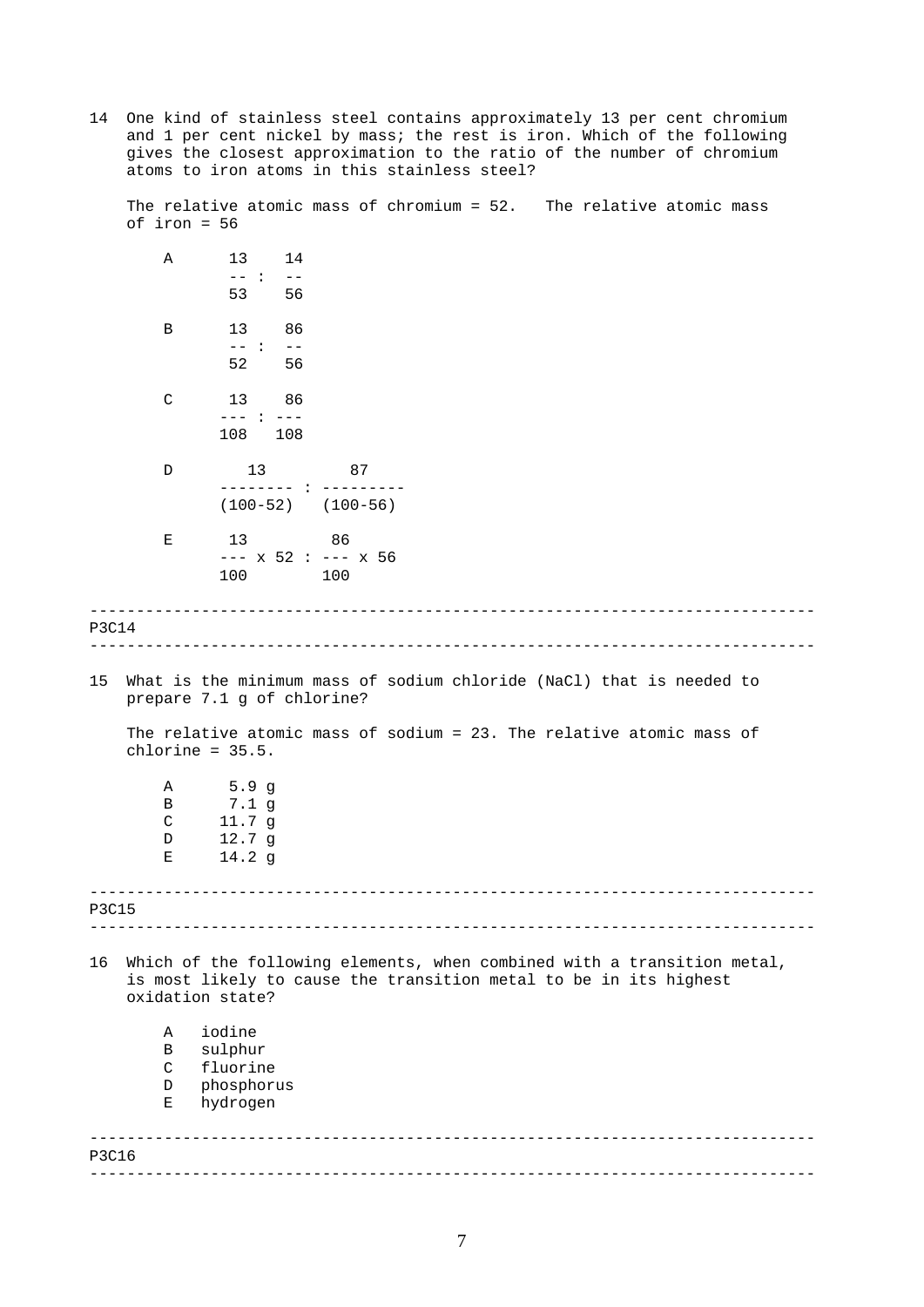17 A 15.0 cm3 sample of a 1.00 M (mol.dm-3) solution of hydrochloric acid (HCl) will exactly neutralize 7.5 cm3 of a 1.00 M solution of which one of the following substances

3

- A sodium hydrogen carbonate: NaHCO
- B potassium hydroxide: KOH
- C ethanol: C H OH 2 5
- D barium hydroxide: Ba(OH)  $\Omega$
- E magnesium chloride: MgCl

------------------------------------------------------------------------------ ------------------------------------------------------------------------------ P3C17

2

18 A chemist working for a toothpaste firm wishes to prepare 250 cm3 of a 0.010 M (mol.dm-3) aqueous solution of tin (II) fluoride. Fortunately for her tin (II) fluoride is soluble in water. One mole of tin (II) fluoride weighs 156.7 g. Equipment available includes a 250 cm3 volumetric flask, a 10 cm3 pipette, a 0.01 g sensitivity balance, and a 400 cm3 beaker.

Once the appropriate amount of tin (II) fluoride has been weighed, which one of the following procedures would be best?

- A Place the tin (II) fluoride in the beaker and add exactly 250 cm3 of water from the volumetric flask.
- B Place the tin (II) fluoride in the beaker and add exactly 250 cm3 of water from the pipette in 10 cm3 portions.
- C Place the tin (II) fluoride in the volumetric flask, dissolve it in less than 250 cm3 of water, and then dilute to the 250 cm3 mark.
- D Using the beaker and balance, weigh out exactly 250 g of water and add the tin (II) fluoride to it.
- E Dissolve the tin (II) fluoride in more than 250 cm3 of water in the beaker and then fill the volumetric flask to the line with the solution.

| <b>P3C18</b> |  |
|--------------|--|
|              |  |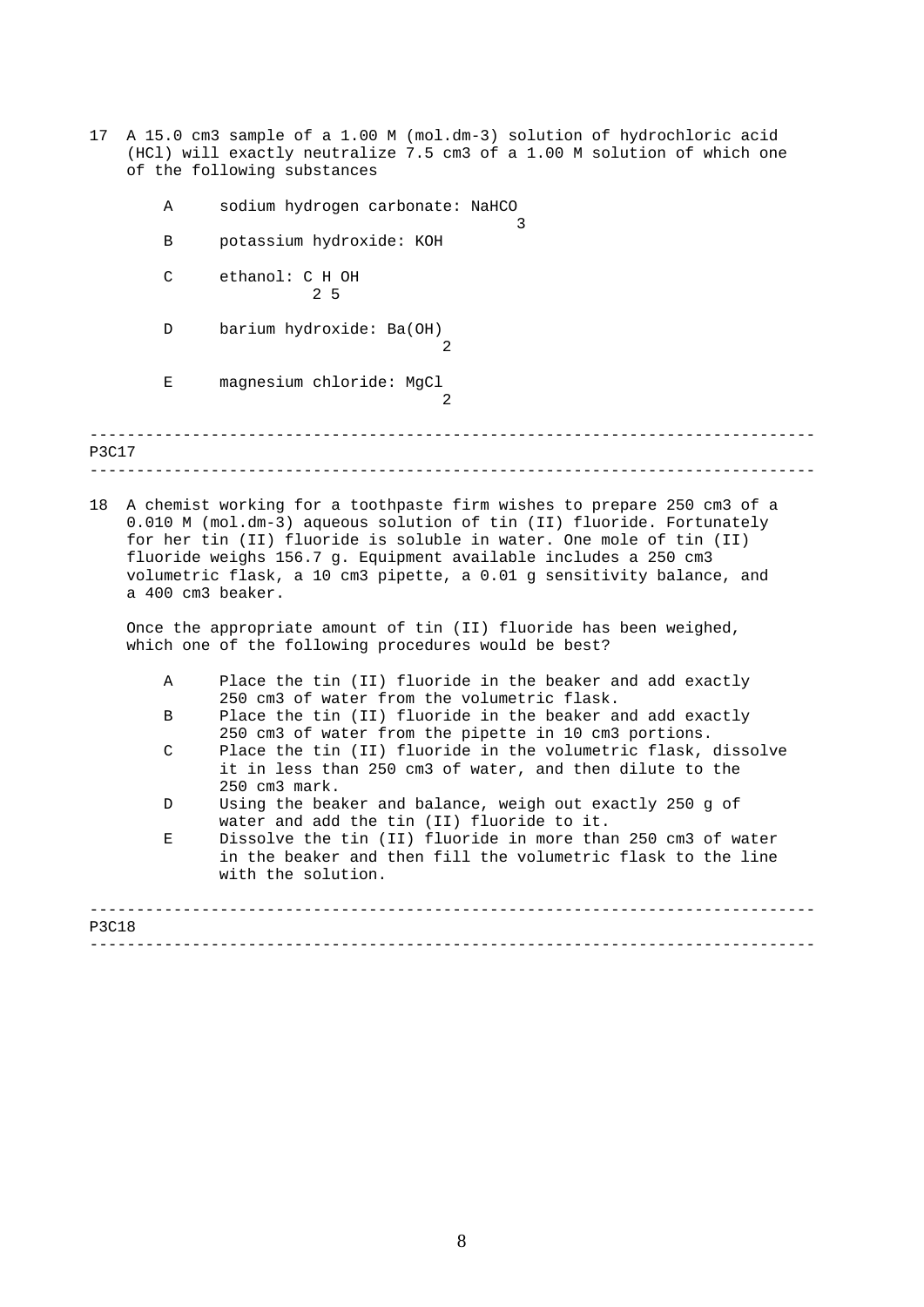- 19 Which of the following would be described best as an oxide could only be \*basic\*?
- ------------------------------------------------------------------------------ ------------------------------------------------------------------------------ ------------------------------------------------------------------------------ ------------------------------------------------------------------------------ A Al O 2 3 B CO C P O 2 5 D NO 2 E CaO P3C19 20 Selenium (Se) is the element below sulphur in the same group of the periodic table. Which one of the following characteristics would you expect selenium to possess? A to be a metal with a high boiling point B to form a potassium oxy-salt of formula K SeO 3 4 C to burn in air to form an oxide SeO D to dissolve in nitric acid to form a salt Se(NO) 3 4 E to form a compound H Se which is weakly acidic in 2 aqueous solution P3C20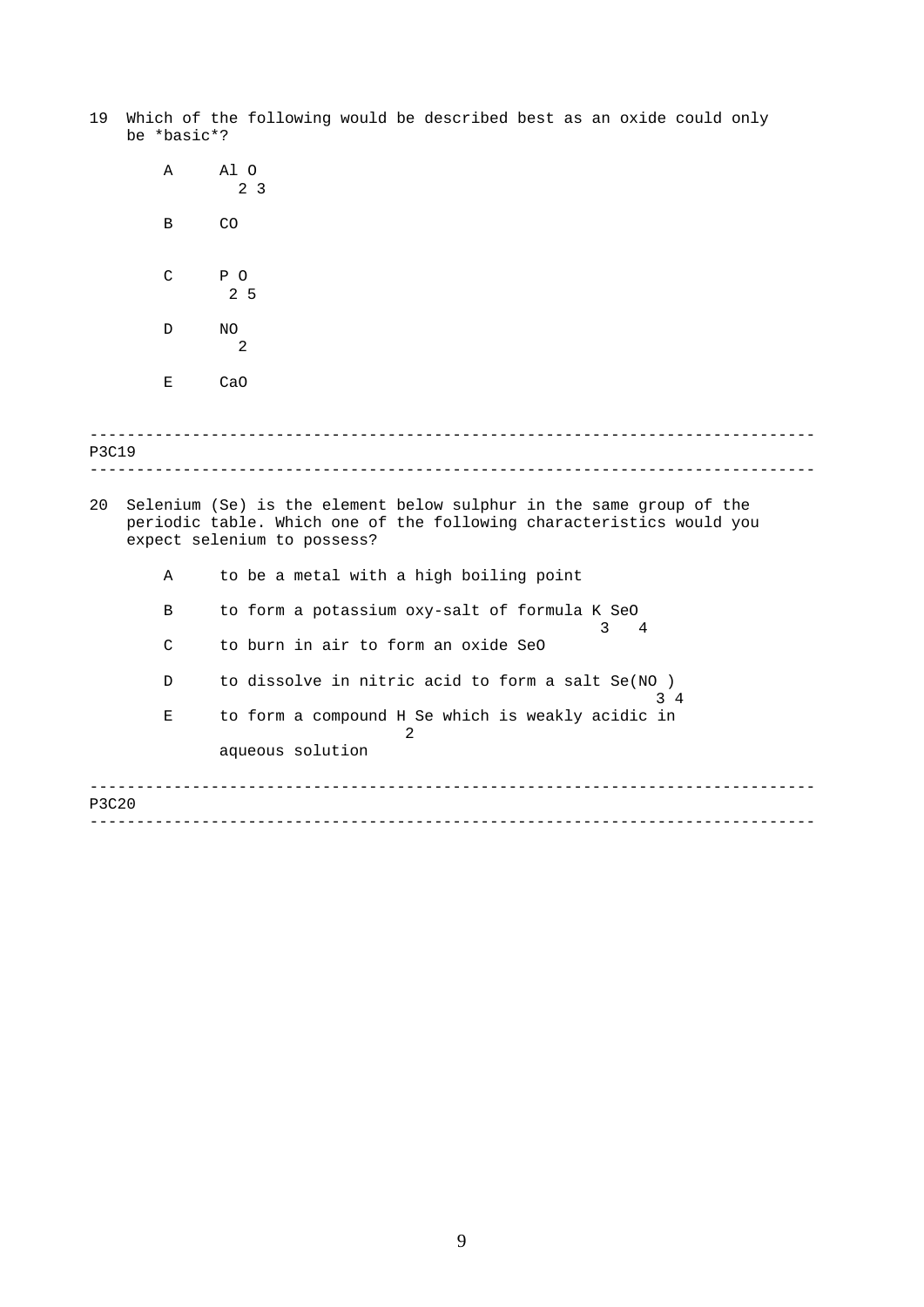

21 The following energy diagram refers to the reaction: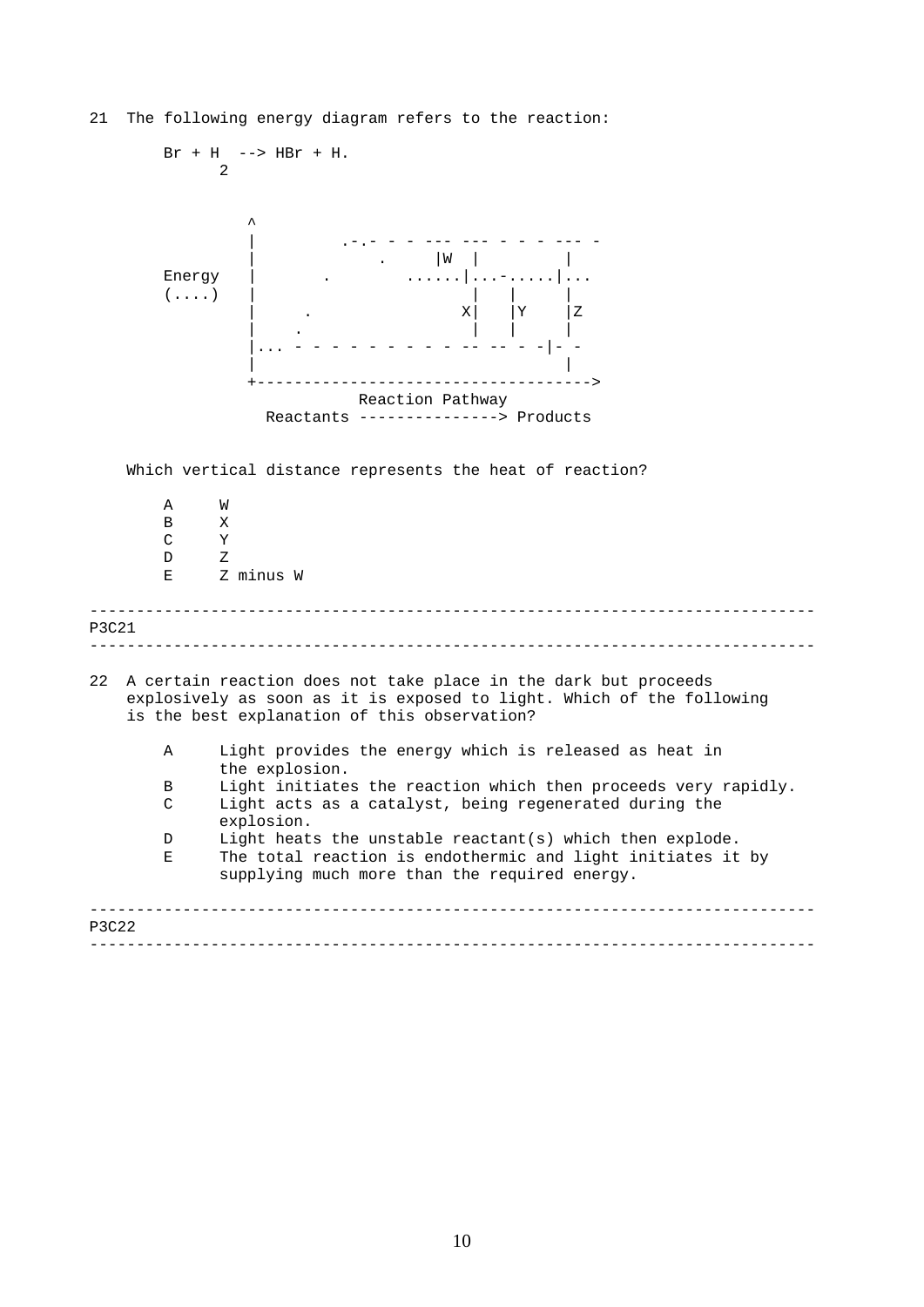23 The rate of reaction of two subtances X and Y is measured at different concentrations of X and Y as shown in the table.

| Α                 | in temperature.                                                                                                                                              |                                                                        |      | There is a decrease in the yield of ammonia but no rise                     |  |  |  |  |
|-------------------|--------------------------------------------------------------------------------------------------------------------------------------------------------------|------------------------------------------------------------------------|------|-----------------------------------------------------------------------------|--|--|--|--|
|                   |                                                                                                                                                              |                                                                        |      |                                                                             |  |  |  |  |
|                   |                                                                                                                                                              |                                                                        |      | the concentration of hydrogen and allowing a new equilibrium to be reached? |  |  |  |  |
|                   |                                                                                                                                                              |                                                                        |      | Which of the following is the best description of the effect of increasing  |  |  |  |  |
|                   | $2\qquad 2$                                                                                                                                                  | 3                                                                      |      |                                                                             |  |  |  |  |
|                   |                                                                                                                                                              | $N + 3H$ <--> $2NH$ + heat                                             |      |                                                                             |  |  |  |  |
|                   |                                                                                                                                                              | reaction to the right is exothermic:                                   |      |                                                                             |  |  |  |  |
|                   |                                                                                                                                                              |                                                                        |      | The equilibrium is symbolised by the following equation, in which the       |  |  |  |  |
|                   |                                                                                                                                                              | a thermally insulated stainless steel container.                       |      | A mixture of nitrogen, hydrogen and ammonia gases reach equilibrium in      |  |  |  |  |
|                   |                                                                                                                                                              |                                                                        |      |                                                                             |  |  |  |  |
| <b>P3C23</b>      |                                                                                                                                                              |                                                                        |      |                                                                             |  |  |  |  |
|                   | concentration.                                                                                                                                               |                                                                        |      |                                                                             |  |  |  |  |
| Е                 | It is dependent on the concentrations of X and Y but not<br>satisfactorily expressed in A, B or C.<br>It is dependent on some unspecified factors other than |                                                                        |      |                                                                             |  |  |  |  |
| D                 |                                                                                                                                                              |                                                                        |      |                                                                             |  |  |  |  |
|                   | It is proportional to the concentrations of X and Y.<br>It is proportional to the concentration of Y but independent<br>of the concentration of X.           |                                                                        |      |                                                                             |  |  |  |  |
| В<br>$\mathsf{C}$ |                                                                                                                                                              |                                                                        |      |                                                                             |  |  |  |  |
|                   | It is proportional to the concentration of X but independent<br>of the concentration of Y.                                                                   |                                                                        |      |                                                                             |  |  |  |  |
| Α                 |                                                                                                                                                              |                                                                        |      |                                                                             |  |  |  |  |
|                   |                                                                                                                                                              |                                                                        |      | Which one of the following statements describes the rate of reaction?       |  |  |  |  |
|                   |                                                                                                                                                              | ---------------------------------                                      |      | -----------------------------------                                         |  |  |  |  |
| 24 x 10           | $-3$                                                                                                                                                         | 10                                                                     | 10   |                                                                             |  |  |  |  |
| 36 x 10           | -3                                                                                                                                                           | 15                                                                     | 5    |                                                                             |  |  |  |  |
| $12 \times 10$    |                                                                                                                                                              | 5                                                                      | 5    |                                                                             |  |  |  |  |
|                   | $-3$                                                                                                                                                         |                                                                        |      |                                                                             |  |  |  |  |
|                   | $-3 -1$                                                                                                                                                      | $-3$<br>$(\text{mol.dim s})$ $(\text{mol.dim s})$ $(\text{mol.dim s})$ | $-3$ |                                                                             |  |  |  |  |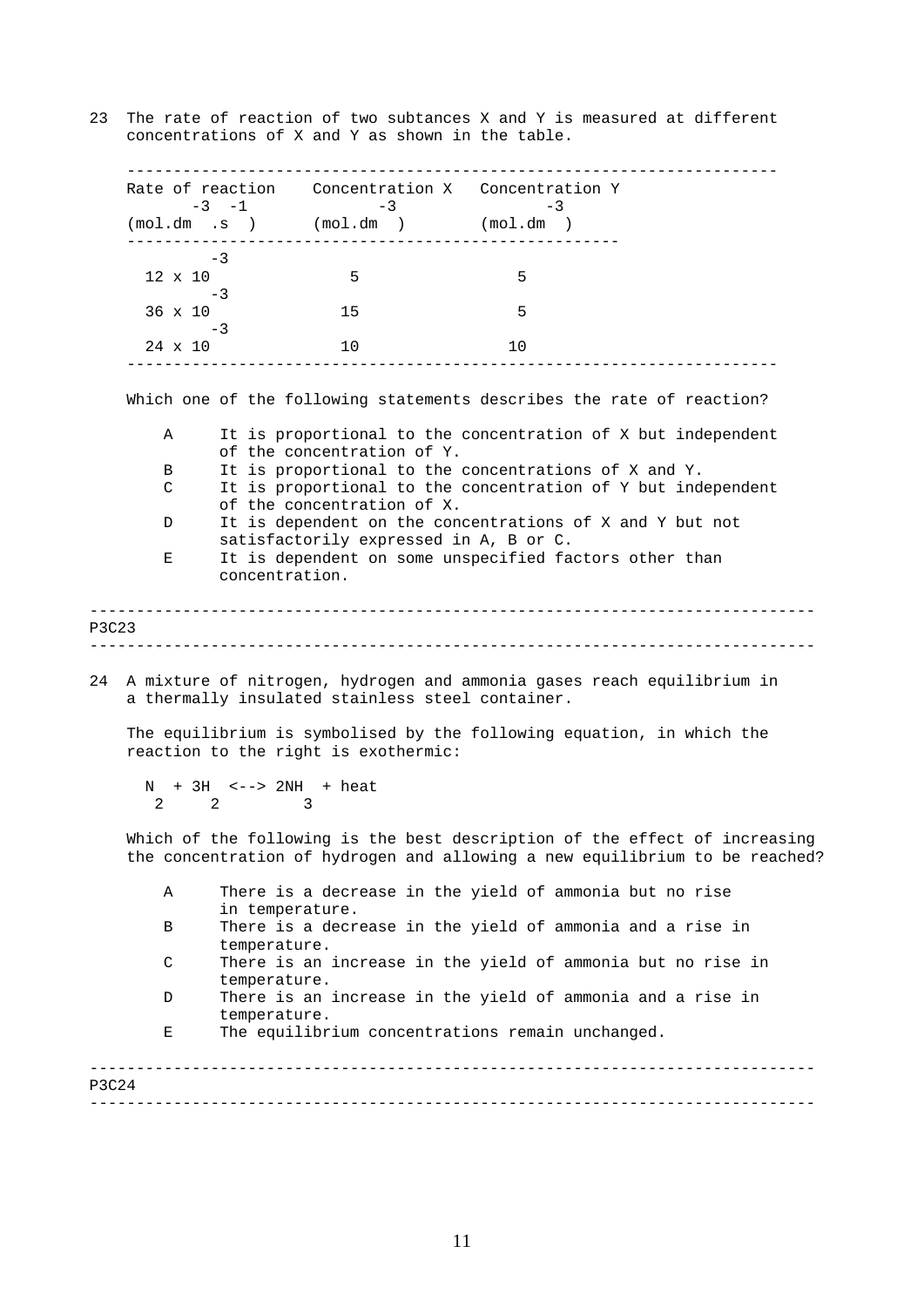25 The following equation represents an equilibrium reaction in a closed container:

```
------------------------------------------------------------------------------ 
------------------------------------------------------------------------------ 
     ------------------------------------------------------------------------------ 
     ------------------------------------------------------------------------------ 
        2CO + O <--> 2CO 
              2 2 
                                               -1The heat of reaction (dH) = -585 kJ.mol indicating that the
        reaction is exothermic. 
   Which one of the following disturbances will produce a greater
   equilibrium yield of carbon dioxide? 
       A raising the temperature and pressure
       B lowering the temperature and pressure
       C raising the temperature and lowering the pressure
       D lowering the temperature and raising the pressure
       E adding a catalyst and lowering the pressure 
P3C25 
26 How is aluminium extracted from alumina? 
       A by heating alumina in a plentiful supply of air
       B by reducing alumina with coke in a furnace
       C by reducing alumina with water gas in a furnace
       D by electrolysing alumina dissolved in sulphuric acid
       E by electrolysing alumina dissolved in molten cryolite 
P3C26
```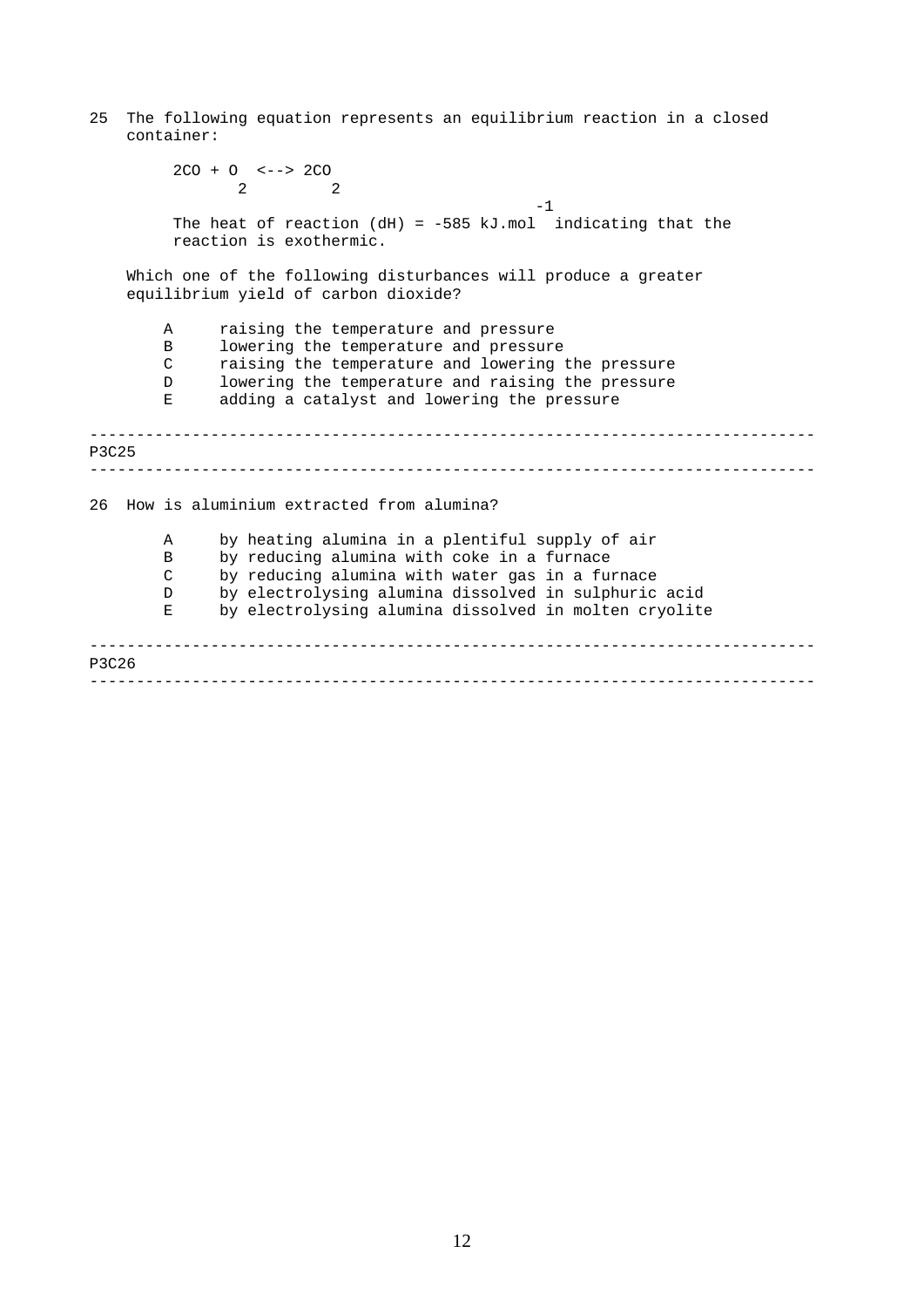------------------------------------------------------------------------------ ------------------------------------------------------------------------------ ------------------------------------------------------------------------------ ------------------------------------------------------------------------------ ------------------------------------------------------------------------------ ------------------------------------------------------------------------------ 27 Chromic chloride hexahydrate has the empirical formula CrCl .6H O. 3 2 It exists in several isomeric forms. When one of these isomers is allowed to react with excess of silver nitrate in aqueous solution, 2 mol of silver chloride are precipitated for every 1 mol of the chromium salt. Which one of the following represents most accurately the ionic dissociation of the salt?  $3+$  $A$  Cr(H O) + 3Cl 2 6 B CrCl (H O) + 3H O 3 2 3 2  $2+$ C (CrCl (H O) ) + 2Cl + H O 2 5 2  $+$  -  $-$ D (CrCl (H O) ) + Cl + 2H O  $2 \t 2 \t 4$ /  $\qquad \qquad \setminus$  $E$  | Cl Cl Cl | | Cr Cr | + 12H O | Cl Cl Cl | 2  $\sqrt{2}$ P3C27 28 How is the presence of ions in an aqueous (water) solution of a substance most directly detected? A by measuring its electrical conductivity B by measuring the density of the solution and comparing it with those of the pure solute and water C by checking if the solution has an electric charge D by evaporating the solution and testing the residue for conductivity E by adding an ionic substance and seeing if there is a reaction P3C28 29 42 The half life of the radioactive isotope potassium K is 12.4 hours. What is the estimated time to reduce the activity of a sample to about 3 per cent of its original value? A about 12.4 hours B about 37 hours C about 50 hours D about 62 hours<br>E about 124 hours about 124 hours P3C29